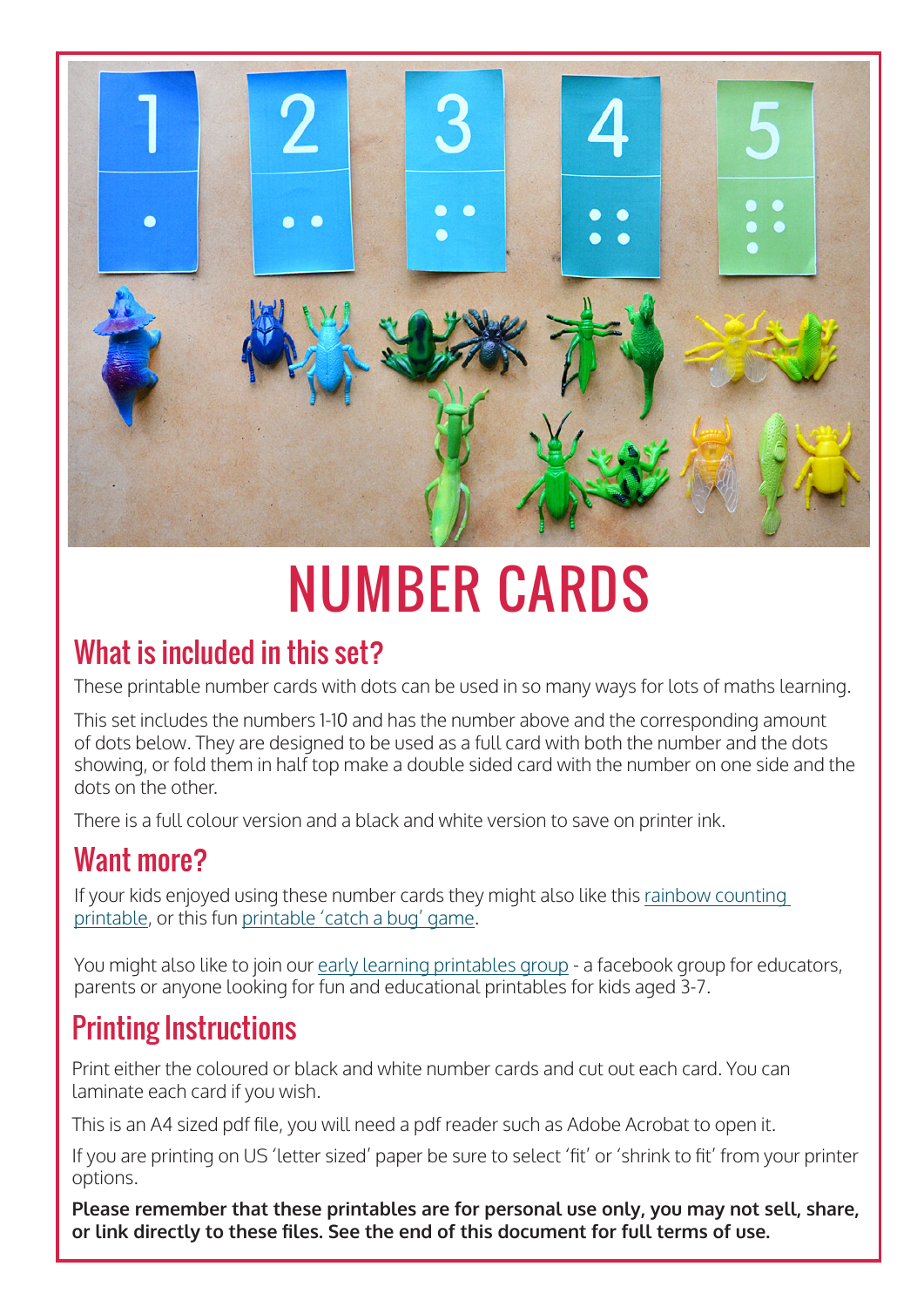### Number Cards 1-10

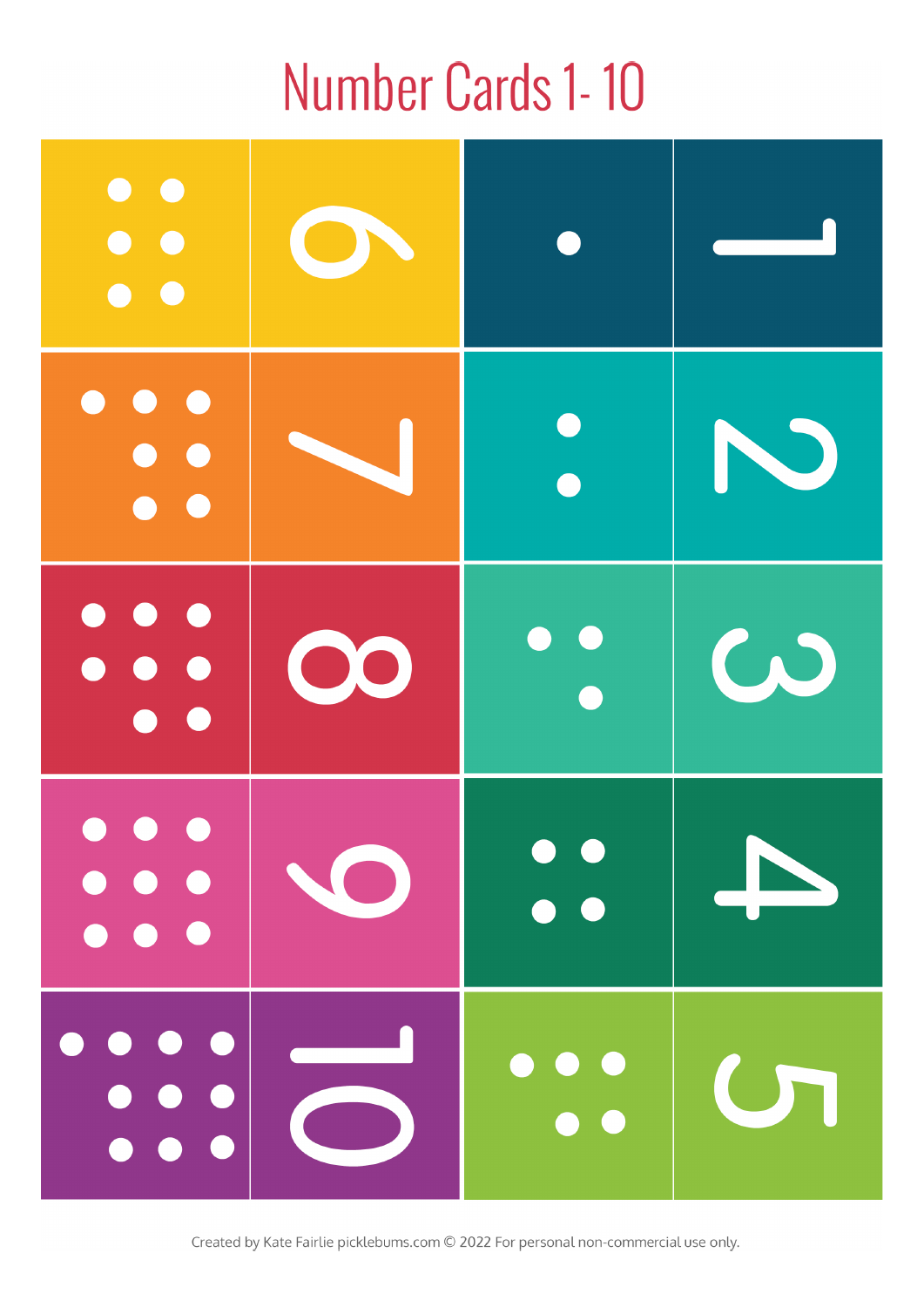# Number Cards 1-10